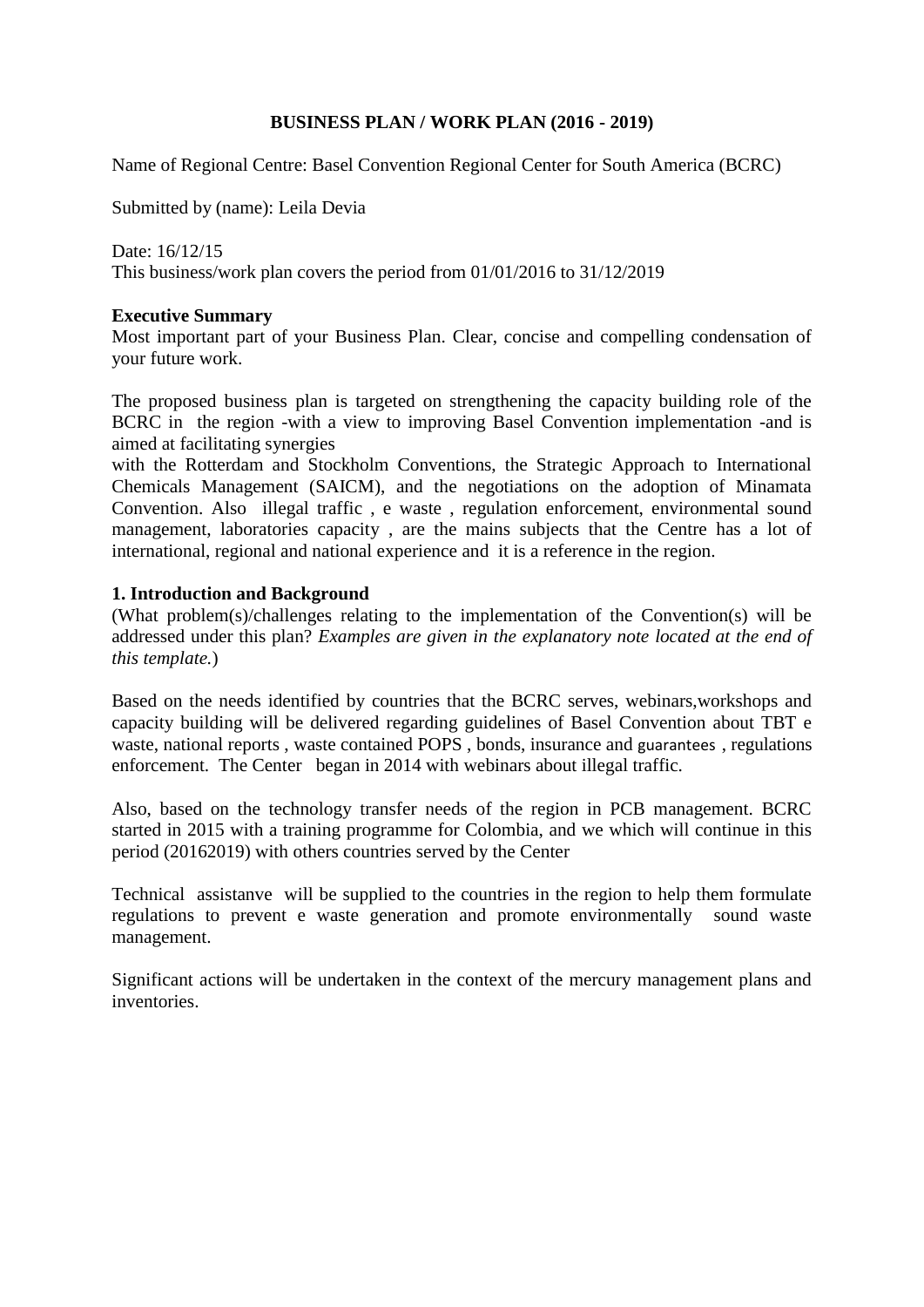# **2. Goals and Objectives:**

#### **Goal/s**

(What solutions you are offering to address the problems/challenges described above? *Examples are given in the explanatory note located at the end of this template.*)

Contribute to the case analysis in illegal traffic of e waste

Improve the use and implementation of the technical guidelines of the Basel Convention ( national reports , TBT e waste)

Improve the implementation of Manuals and Fact Sheets of ESM in the context of the Expert Group

Establish a network for interlaboratory collaboration in the region ( We signed a MOU with Stockholm Centre in Brazil (CETESB) to improve the capacity building of the laboratories)

Assesment of best practices and available technologies dealing with PCB, waste mercury , e waste. We had an experience with the Colombia Ministry Environment with management and ESM for PCB and next year 2016 we share this experience with the Bolivia ( Proyect UNIDO-PCB).

Contribute with the regulation enforcement in the region

#### **Objectives**

(What specific components constitute the solution? Such components should be Specific, Measurable, Achievable, Realistic and Time-bound. *Examples are given in the explanatory note located at the end of this template.*)

To strengthen the capacity building to facilitate synergies with Rotterdam and Stockholm Convention ,and Minamata Convention in South America Countries in 5 five years

To follow to act as a referent of electric and electronic waste management in South America countries in (5) five years

To promote guidelines , documents of illegal traffic in South America countries in (5) five years

To plan strategies and projects on ESM of Chemicals, Residues and Wastes in South America countries in (10) ten years

To promote documents and guidelines on project Best Practices for PCB Management in the Mining Sector of South America South America countries in (5) five years.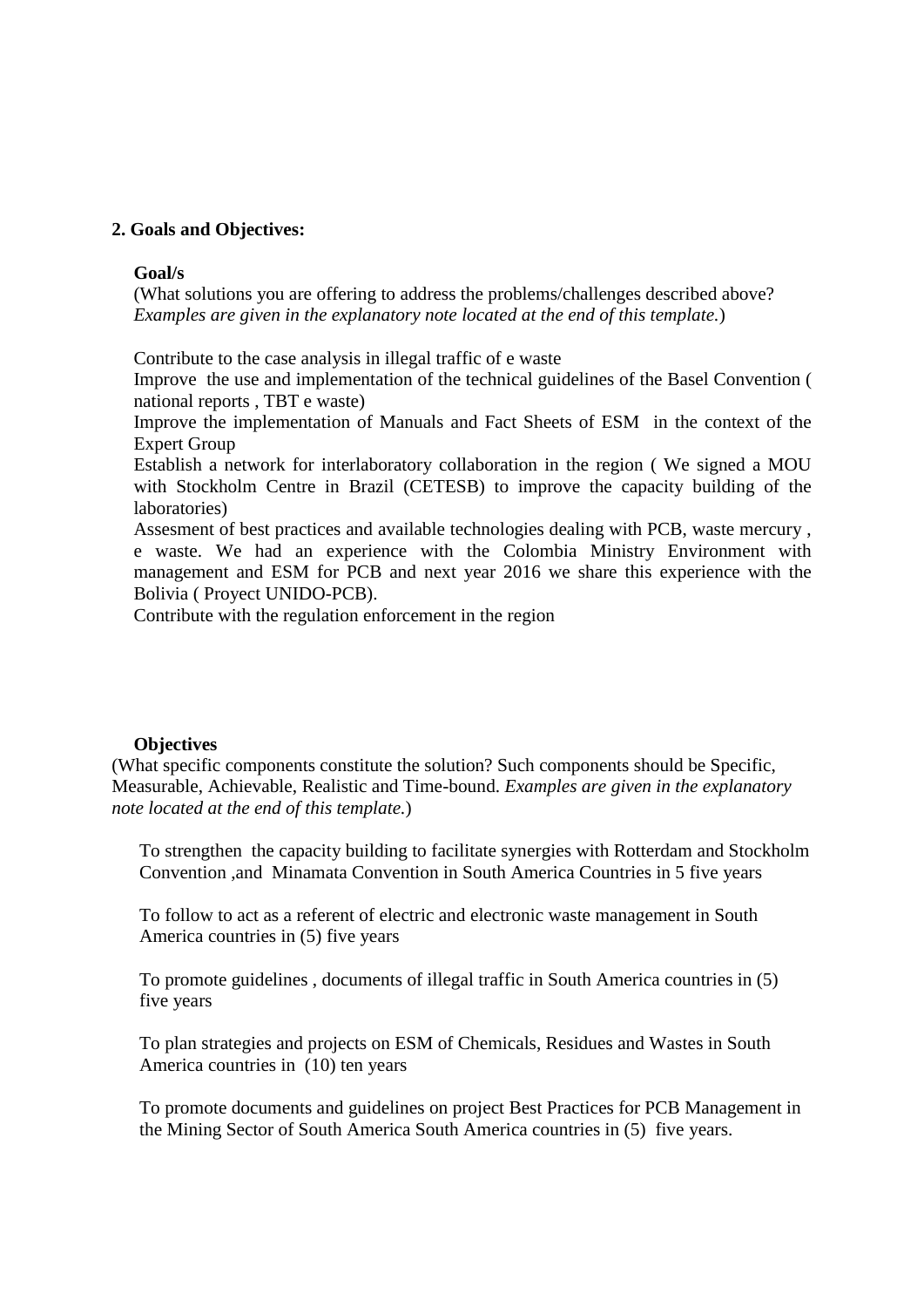To facilate the implementation of the joint clearing-house mechanism at the national and regional levels in 5 five years

### **3: Constraints and Resources:**

(What constraints or restrictions or hindrances have been foreseen that must be overcome with what resources in order to reach the objectives?)

#### **Constraints:**

(*Examples are given in the explanatory note located at the end of this template)*

We give technical assistance in legal aerea, laboratories capacity.BCRC operations are sometines impaired by a lack of funding in the region. For the Center s activities to be effective , a sustainable financial mechanism needs to be implemented, so thar assistance is delivered to BCRC-aided countries as planned.Technology transfer is encumberes in the sphere of training on project formularion and is hindered by complex legal situation .

It hs become evident that managerial skills need to be strengthened and encouraged in the region , and thar, following the trend of recent years, the results of BCRC efforts must continue to be disseminated.

Nevertheless, SEDS of Argentina is financing the Center with cash transfer since 2008 for activities related to mercury, WEEEand tires being done in the country and the region. Through INTI ) We give technical assistance in legal aerea, laboratories capacity ,metrology , e waste .

#### **Resources:**

(*Examples are given in the explanatory note located at the end of this template)*

The BCRC ´technical capabilities are sufficient for training regional and national laboratories on POP analysis and some mercury analysis

The decision to set up the BCRC at INTI underscores its independence and autonomy aas guaranteed by its internal regulations.The BCRC´s legal and financial status is in accordance to provisions set forth by the Basel Convention.

Through INTI, the Narional Government ensures that theBCRC has sufficiente autonomy and independence , particularly regarding its thematic and financial components.As well, it is a way of ensuring BCRC continuity and sustainability regardless of changes in national administrations.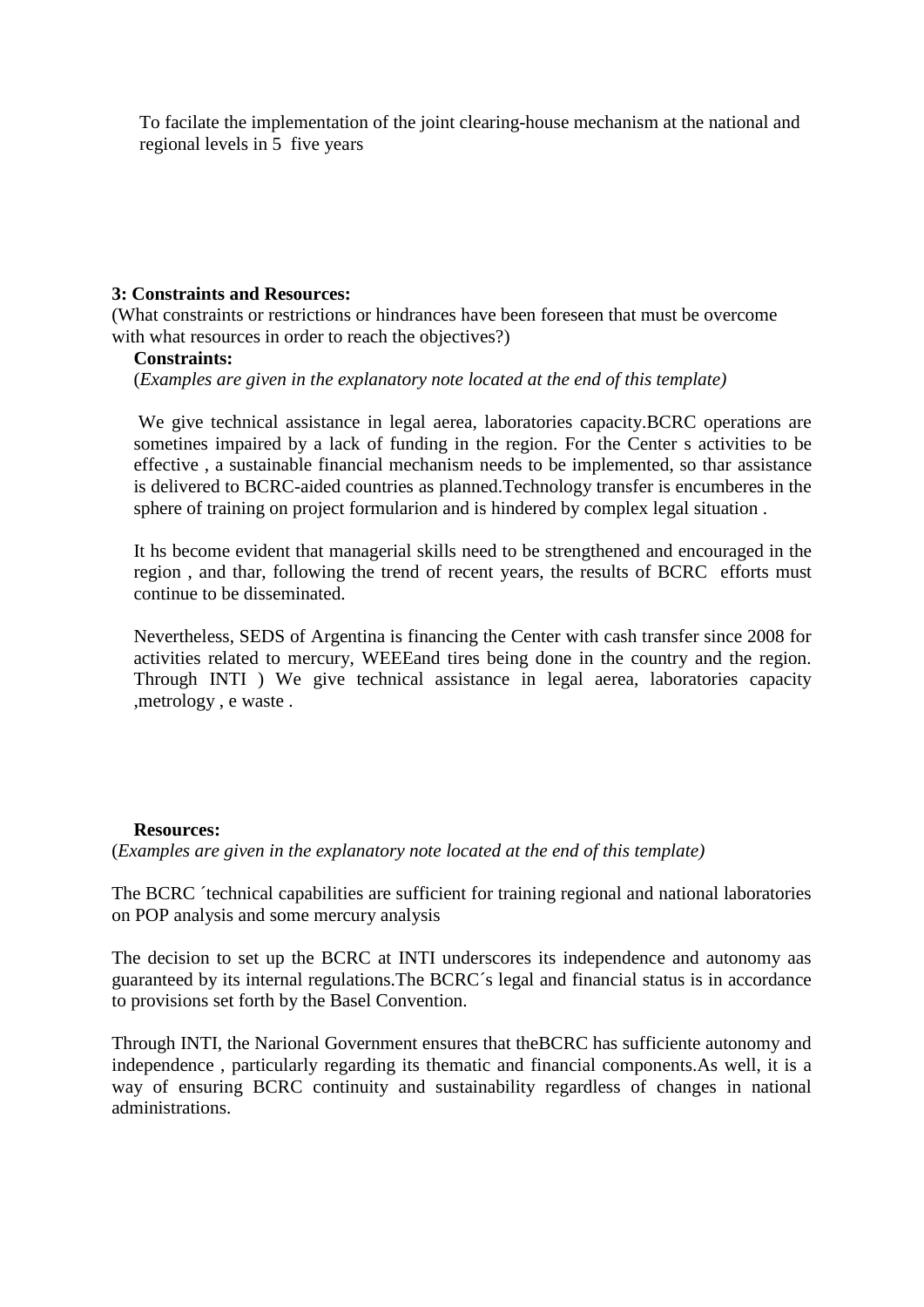The host institution of the Center (INTI) is a symbol of recognition of INTI s expertise in Research Center Systems, its relationship with industries, NGOs and the outstanding quality of its infrastructure,equipment and human resources

# **4: Activities and Strategies**

(List the individual project activities including beneficiaries, budget, funding sources, partners and time frame. *Examples are given in the explanatory note located at the end of this template)*

# **Activities:**

| Name of the Project/activity                                                                                                                                                                                                                                                           | Convention |    |    | <b>Beneficiary Party</b>                                | Estimated        | Funding                                                             | Time frame        |
|----------------------------------------------------------------------------------------------------------------------------------------------------------------------------------------------------------------------------------------------------------------------------------------|------------|----|----|---------------------------------------------------------|------------------|---------------------------------------------------------------------|-------------------|
|                                                                                                                                                                                                                                                                                        | BC         | SC | RC | (ies)                                                   | budget           | source(s)                                                           | (Year)            |
| Debate in the region<br>throough its involvement in<br>the e-waste differents<br><b>GROUP - Technological Waste</b><br>in Information Society for<br>LAN, International E-Waste<br>Management Network, ITU<br>Experts                                                                  | Χ          | x  |    | Countries of<br>the south<br>american<br>region (10)    | (US\$)<br>20.000 | UNIDO e<br>waste<br>Project                                         | 2016-2019         |
| Up date National<br><b>Implementation Plan</b><br><b>Stockholm Convention</b>                                                                                                                                                                                                          |            | Χ  |    | Argentina                                               | 100.000          | GEF-<br>project                                                     | 2016<br>september |
| <b>Technical Guidelines for</b><br><b>Incentives and Certification</b>                                                                                                                                                                                                                 | Χ          | X  | X  | Countries of<br>the south<br>american<br>region (10)    | 20.000           | National<br>Funds                                                   | 2016-2017         |
| Continued replicating the<br>project GEF 2328-2760-4A-<br>40 Best practices in PCB<br>management in the Mining<br>Industry in South America in<br>Chile and Perú .Disseminate<br>experiences, results and<br>developed guides of this<br>project with other countries<br>of the region | X          | Χ  |    | Bolivia and<br>Ecuador                                  | 25000            | UNIDO and<br><b>GEF</b>                                             | 2016-2017         |
| Revised Mercury, POPs and e-<br>waste project                                                                                                                                                                                                                                          | x          | X  |    | Countries of<br>the south<br>american<br>region (10)    | 150.000          | Negotiatio<br>ns with<br>JICA to get<br>the<br>financial<br>support | 2016-2017         |
| Cooperation Activities with<br><b>BCRC-CAM (contact Miguel</b><br>Araujo Padilla) ESM practices<br>for the region                                                                                                                                                                      | X          | X  |    | Countries of<br>south america<br>and central<br>america | 50000            | Negotiatio<br>ns with<br>Japan and<br>Switzerlan<br>d)              | 2016-2018         |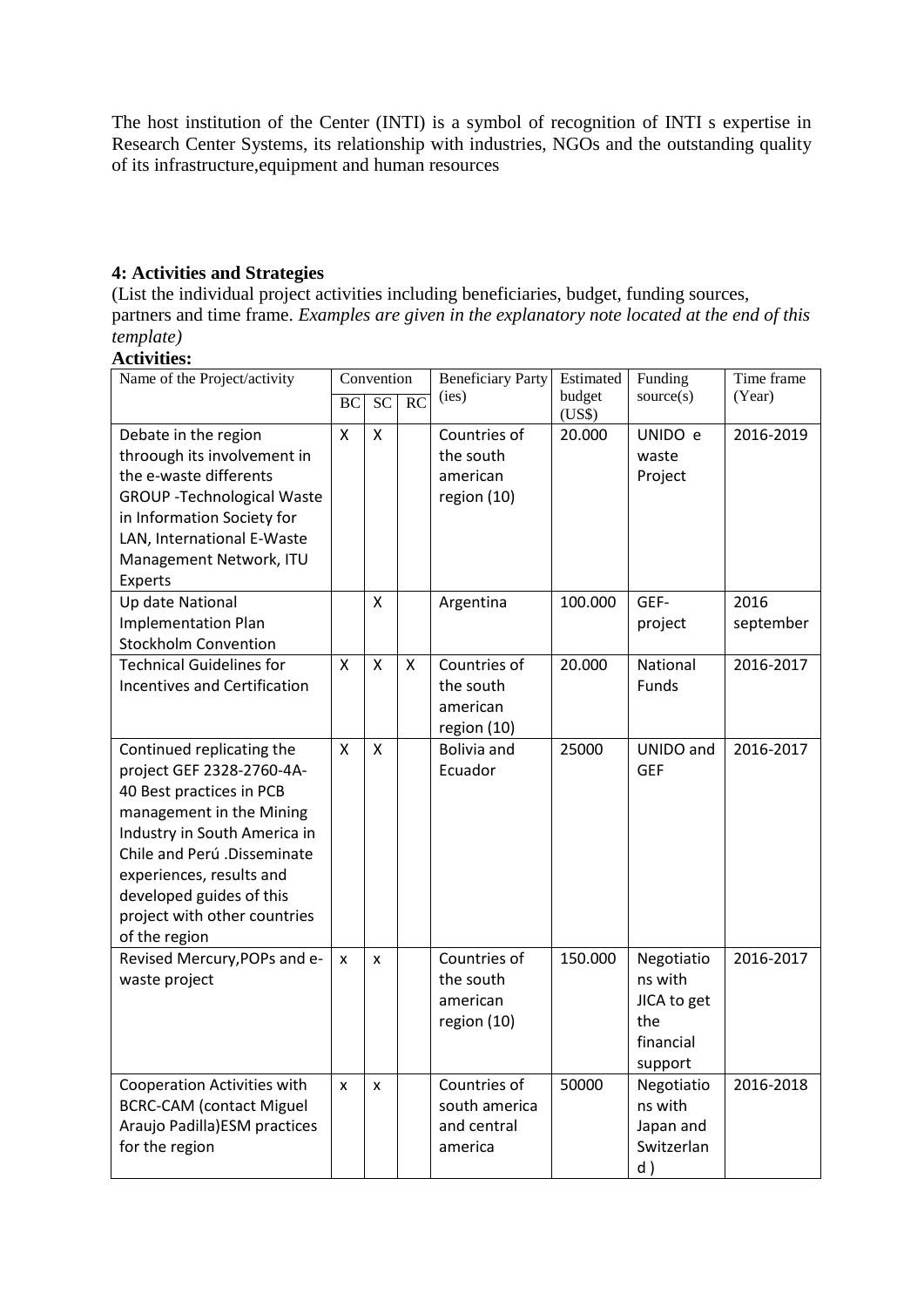| <b>Cooperation Activities with</b><br>Stockholm Regional Centre<br>in Brazil (CETESB) contact<br>Lady VIrginia Meneses -<br><b>Capacity Building</b><br>Laboratories, management<br>PCB, Illegal Traffic<br>Preparing webinars about                                                                                                                                                                                                                                                                                                                                                                                                                                         | X<br>x | x<br>X |   | Countries of<br>south america<br>Countries of            | 50000<br>10000 | Basel<br>Regional<br>Centre in<br>Argentina<br>and<br>Stockholm<br>Regional<br>Centre in<br><b>Brazil</b><br>in kind | 2016-2019<br>2016-2019 |
|------------------------------------------------------------------------------------------------------------------------------------------------------------------------------------------------------------------------------------------------------------------------------------------------------------------------------------------------------------------------------------------------------------------------------------------------------------------------------------------------------------------------------------------------------------------------------------------------------------------------------------------------------------------------------|--------|--------|---|----------------------------------------------------------|----------------|----------------------------------------------------------------------------------------------------------------------|------------------------|
| illegal traffic                                                                                                                                                                                                                                                                                                                                                                                                                                                                                                                                                                                                                                                              |        |        |   | south america<br>and others<br>parties of<br>Conventions |                | funds                                                                                                                |                        |
| Assessing if insurance, bond<br>or other guarantees required<br>by Article 6 paragraph 11 of<br>the Basel Convention for a<br>transboundary movement<br>ensures the ESM of the<br>hazardous wastes involved<br>(funded by Switzerland)<br>Annex II, paragraph 1 BCRC<br>Argentina<br>participating countries<br>MERCOSUR and others;<br>Secretariat; Other Basel<br>Convention subsidiary bodies<br>Project selected by the third<br>meeting of the expert<br>working group for<br>implementation.<br>The proposal for this project<br>was presented to the third<br>meeting of the expert<br>working group and is<br>available in document<br>UNEP/CHW/CLI E<br>WG.3/INF/11 | X      |        |   | Argentina and<br><b>MERCOSUR</b><br>countries            | 50.000         | Switzerlan<br>d                                                                                                      | 2016-2017              |
| Technical assistance for<br>formulate regulations of<br>waste (contact focal point)                                                                                                                                                                                                                                                                                                                                                                                                                                                                                                                                                                                          | x      | X      |   | Colombia, Perú<br>, Ecuador                              | 20.000         | Basel<br>Regional<br>Centre<br>South<br>America                                                                      | 2016-2019              |
| Facilitate the<br>implementation of the joint<br>clearing-house mechanism at<br>the national and regional<br>levels                                                                                                                                                                                                                                                                                                                                                                                                                                                                                                                                                          | X      | X      | X | countries<br>served by the<br>Center                     | 25000          | in kind INTI<br>-Network                                                                                             | 2016-2019              |